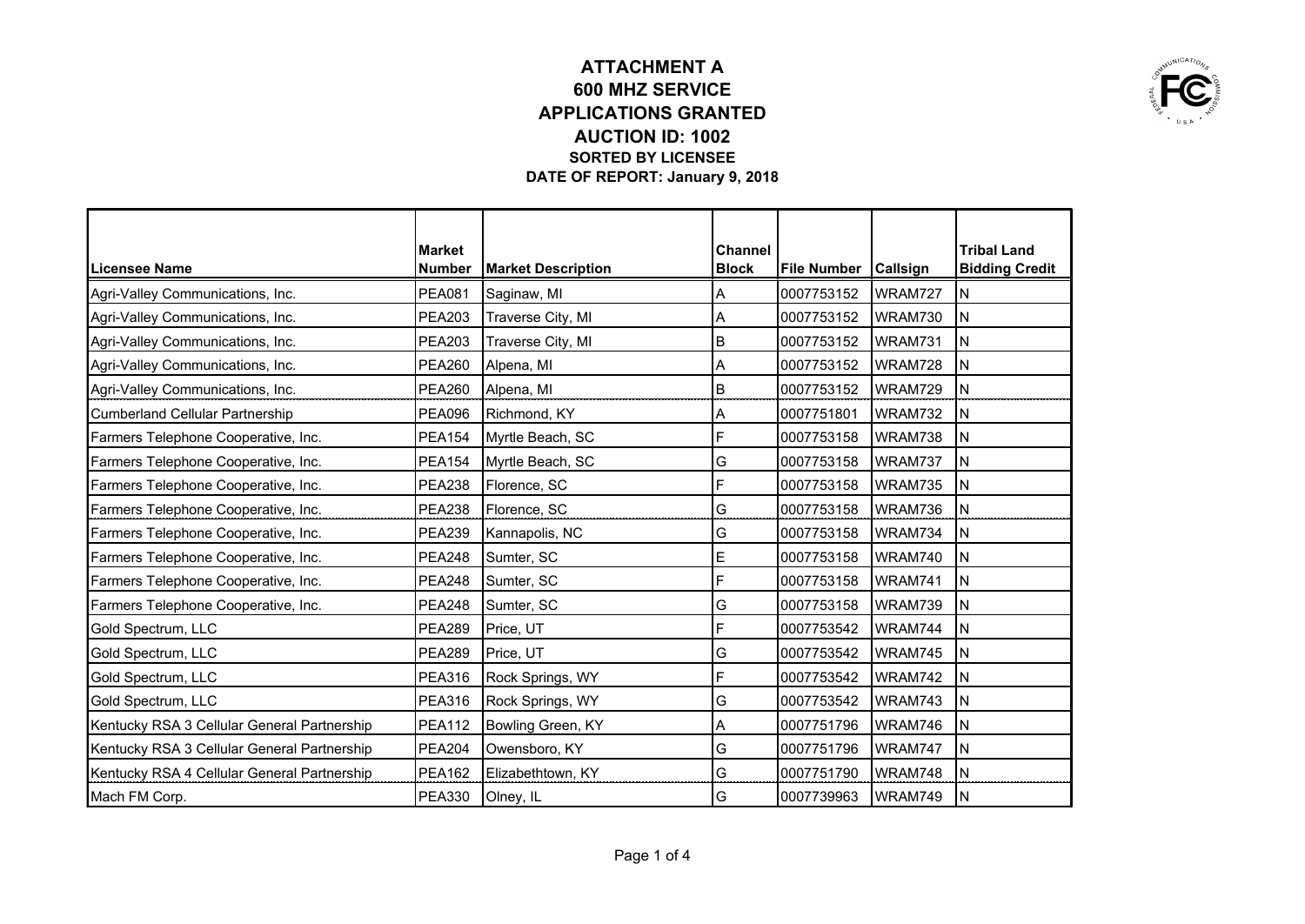

|                                           | Market        |                           | <b>Channel</b> |                        |         | <b>Tribal Land</b>    |
|-------------------------------------------|---------------|---------------------------|----------------|------------------------|---------|-----------------------|
| Licensee Name                             | <b>Number</b> | <b>Market Description</b> | <b>Block</b>   | File Number   Callsign |         | <b>Bidding Credit</b> |
| Mach FM Corp.                             | <b>PEA386</b> | Barnwell, SC              | A              | 0007739963             | WRAM750 | ΙN                    |
| Pacific Comnex, Inc                       | <b>PEA301</b> | Rochester, MN             | A              | 0007759874             | WRAM753 | İΝ                    |
| Pacific Comnex, Inc                       | <b>PEA319</b> | Albany, GA                | A              | 0007759874             | WRAM752 | İΝ                    |
| Pacific Comnex, Inc                       | <b>PEA416</b> | <b>Gulf of Mexico</b>     | F              | 0007759874             | WRAM751 | İΝ                    |
| Panhandle Telecommunication Systems, Inc. | <b>PEA280</b> | Garden City, KS           | E              | 0007753229             | WRAM754 | ΙN                    |
| Panhandle Telecommunication Systems, Inc. | <b>PEA280</b> | Garden City, KS           | F              | 0007753229             | WRAM755 | ΙN                    |
| Panhandle Telecommunication Systems, Inc. | <b>PEA280</b> | Garden City, KS           | G              | 0007753229             | WRAM756 | N                     |
| Pine Cellular Phones, Inc.                | <b>PEA171</b> | Fort Smith, AR            | Α              | 0007750369             | WRAM804 | ΙN                    |
| Pine Cellular Phones, Inc.                | <b>PEA181</b> | Texarkana, TX             | E              | 0007750369             | WRAM805 | Y                     |
| Spectrum Financial Partners, LLC          | <b>PEA190</b> | Bozeman, MT               | F              | 0007753970             | WRAM766 | ΙN                    |
| Spectrum Financial Partners, LLC          | <b>PEA190</b> | Bozeman, MT               | G              | 0007753970             | WRAM765 | İΝ                    |
| Spectrum Financial Partners, LLC          | <b>PEA329</b> | Kingsville, TX*           | G              | 0007753970             | WRAM767 | ļΝ                    |
| Spectrum Financial Partners, LLC          | <b>PEA331</b> | Plainview, TX             | G              | 0007753970             | WRAM758 | ΙN                    |
| Spectrum Financial Partners, LLC          | <b>PEA334</b> | Pampa, TX                 | G              | 0007753970             | WRAM780 | İΝ                    |
| Spectrum Financial Partners, LLC          | <b>PEA343</b> | Pecos, TX*                | A              | 0007753970             | WRAM779 | İN                    |
| Spectrum Financial Partners, LLC          | <b>PEA355</b> | Casper, WY                | F              | 0007753970             | WRAM776 | ΙN                    |
| Spectrum Financial Partners, LLC          | <b>PEA355</b> | Casper, WY                | G              | 0007753970             | WRAM777 | İΝ                    |
| Spectrum Financial Partners, LLC          | <b>PEA364</b> | Butte, MT                 | F              | 0007753970             | WRAM762 | İΝ                    |
| Spectrum Financial Partners, LLC          | <b>PEA364</b> | Butte, MT                 | G              | 0007753970             | WRAM759 | IN.                   |
| Spectrum Financial Partners, LLC          | <b>PEA373</b> | Walla Walla, WA           | F              | 0007753970             | WRAM760 | İΝ                    |
| Spectrum Financial Partners, LLC          | <b>PEA373</b> | Walla Walla, WA           | G              | 0007753970             | WRAM761 | İN                    |
| Spectrum Financial Partners, LLC          | <b>PEA376</b> | Hereford, TX              | F              | 0007753970             | WRAM775 | İN                    |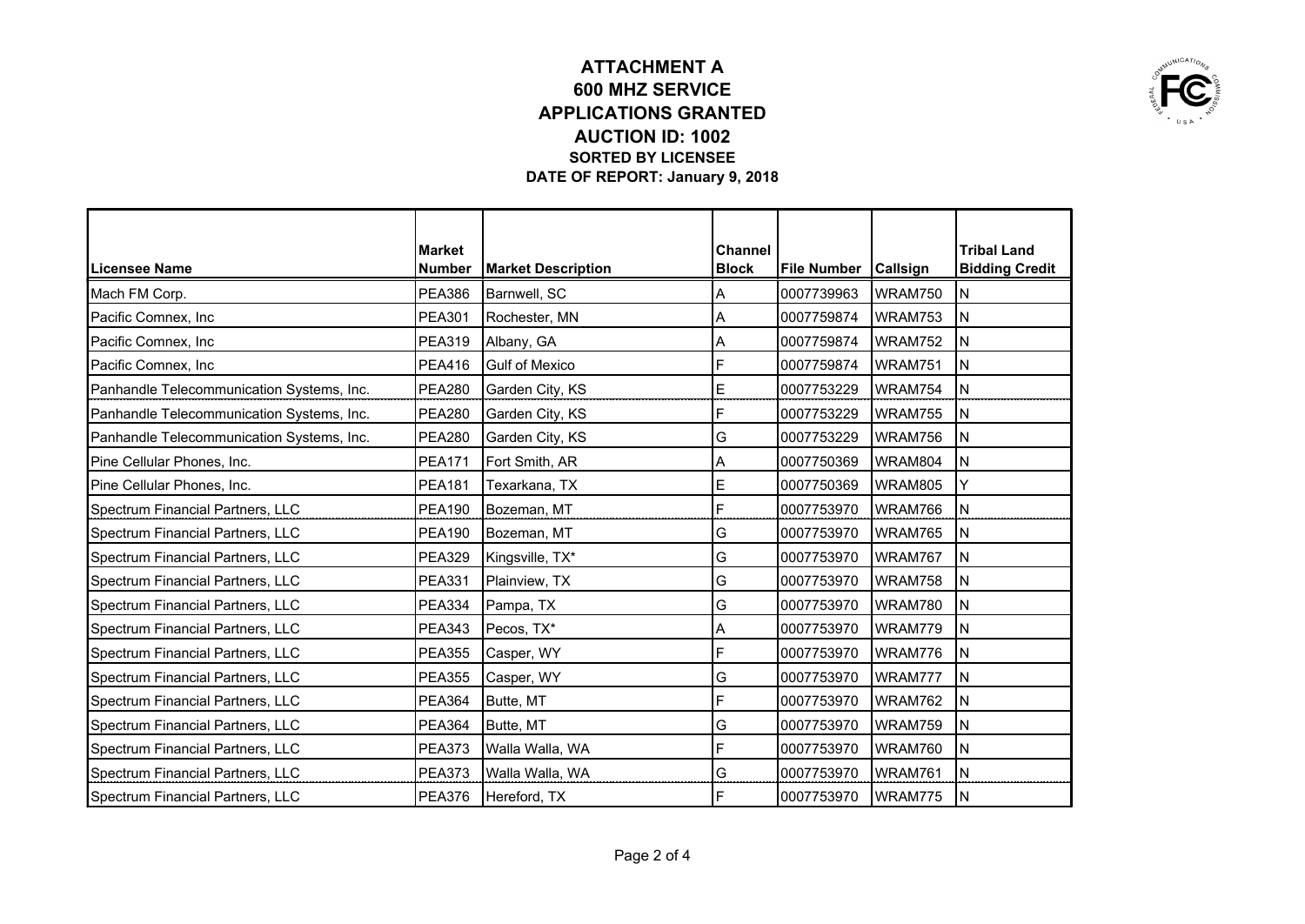

|                                   | <b>Market</b> |                           | <b>Channel</b> |                        |         | <b>Tribal Land</b>    |
|-----------------------------------|---------------|---------------------------|----------------|------------------------|---------|-----------------------|
| <b>Licensee Name</b>              | <b>Number</b> | <b>Market Description</b> | <b>Block</b>   | File Number   Callsign |         | <b>Bidding Credit</b> |
| Spectrum Financial Partners, LLC  | <b>PEA376</b> | Hereford, TX              | G              | 0007753970             | WRAM774 | ΙN                    |
| Spectrum Financial Partners, LLC  | <b>PEA382</b> | Riverton, WY              | А              | 0007753970             | WRAM778 | łΝ                    |
| Spectrum Financial Partners, LLC  | <b>PEA400</b> | Muleshoe, TX              | F              | 0007753970             | WRAM772 | İΝ                    |
| Spectrum Financial Partners, LLC  | PEA400        | Muleshoe, TX              | G              | 0007753970             | WRAM773 | ΙN                    |
| Spectrum Financial Partners, LLC  | <b>PEA401</b> | Floydada, TX              | F              | 0007753970             | WRAM770 | ΙN                    |
| Spectrum Financial Partners, LLC  | <b>PEA401</b> | Floydada, TX              | G              | 0007753970             | WRAM771 | ΙN                    |
| Spectrum Financial Partners, LLC  | <b>PEA405</b> | Jackson, WY               | F              | 0007753970             | WRAM764 | N                     |
| Spectrum Financial Partners, LLC  | <b>PEA405</b> | Jackson, WY               | G              | 0007753970             | WRAM763 | ΙN                    |
| Spectrum Financial Partners, LLC  | <b>PEA409</b> | Haskell, TX               | F              | 0007753970             | WRAM769 | ΙN                    |
| Spectrum Financial Partners, LLC  | <b>PEA409</b> | Haskell, TX               | G              | 0007753970             | WRAM768 | ΙN                    |
| Tradewinds Wireless Holdings, LLC | <b>PEA276</b> | Rapid City, SD            | F              | 0007752492             | WRAM786 | İΝ                    |
| Tradewinds Wireless Holdings, LLC | <b>PEA276</b> | Rapid City, SD            | G              | 0007752492             | WRAM785 | İΝ                    |
| Tradewinds Wireless Holdings, LLC | <b>PEA286</b> | Sioux Falls, SD           | F              | 0007752492             | WRAM791 | İΝ                    |
| Tradewinds Wireless Holdings, LLC | <b>PEA286</b> | Sioux Falls, SD           | G              | 0007752492             | WRAM790 | İΝ                    |
| Tradewinds Wireless Holdings, LLC | <b>PEA290</b> | Watertown, SD             | A              | 0007752492             | WRAM784 | İN                    |
| Tradewinds Wireless Holdings, LLC | <b>PEA307</b> | Yankton, SD               | Α              | 0007752492             | WRAM787 | ΙN                    |
| Tradewinds Wireless Holdings, LLC | <b>PEA342</b> | Mitchell, SD              | Α              | 0007752492             | WRAM783 | IN.                   |
| Tradewinds Wireless Holdings, LLC | <b>PEA348</b> | Aberdeen, SD              | Α              | 0007752492             | WRAM789 | N                     |
| Tradewinds Wireless Holdings, LLC | <b>PEA394</b> | Martin, SD                | Α              | 0007752492             | WRAM788 | ΙN                    |
| TStar 600, LLC                    | <b>PEA015</b> | Phoenix, AZ*              | Α              | 0007753119             | WRAM794 | İΝ                    |
| TStar 600, LLC                    | <b>PEA022</b> | Sacramento, CA            | G              | 0007753119             | WRAM793 | İN                    |
| TStar 600, LLC                    | <b>PEA028</b> | San Antonio, TX           | lА             | 0007753119             | WRAM798 | İΝ                    |